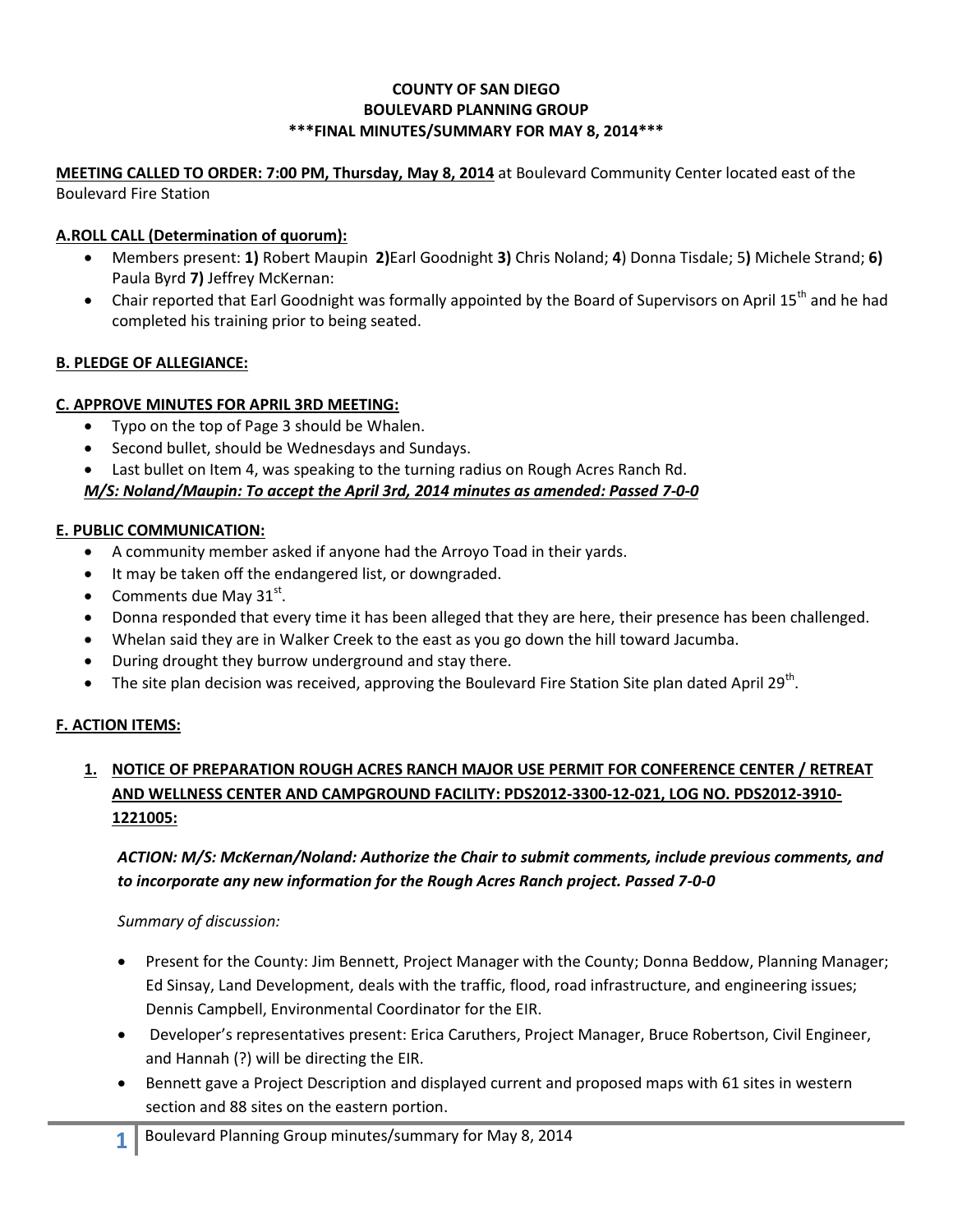- Notice of Preparation for an Environmental Impact Report is the first step.
- Public comments will all be considered in first draft of the EIR.
- Project is located at Rough Acres Ranch (the former Charger's training camp); McCain Valley Road will be primary access.
- Remaining Rough Acres Ranch amenities include bungalows, a lodge, various agricultural components, a bunk house, storage building, corrals, residence (in disrepair), water tank, various ranch roads.
- A Major Use Permit was applied for in 2012 for 713 acres of land.
- Proposed western campsite has 61 tent and RV trailer sites; eastern site has 88 proposed sites
- Northwest section includes skeet shooting range, archery course, and restroom.
- Campsites include a club house lodge, rest rooms, storage building
- Southwest section includes 3 ranch residences, poultry coups will be rebuilt, rebuild of old ranch residence.
- An equestrian center, a club house and lodge go with eastern camp sites, rest room, and lay down yard for agricultural uses and recreational activities.
- Chair raised concerns and objections with the unnecessary helipad that was never disclosed or put out for public comment during the Sunrise Powerlink EIR/EIS process.
- Bennett thought it was an existing use.
- Chair stated that it was only a temporary use, not permanent. The pad should have been removed with the decommissioning of the Sunrise Powelink's Rough Acres Ranch Construction Yard—that Yard was added after close of public comment on the Powerlink.
- An emergency helipad is already located at new Border Patrol Station on Ribbonwood Road.
- No meat processing is proposed.
- Facility to operate 365 days a year, 10 permanent employees, 20 temporary employees to handle group events, interior ranch roads to be improved; enough parking areas to accommodate.
- Private groups and organizations will utilize the facilities. It is not for public use.
- 10-50 cattle currently on site and will continue. Proposed 5-40 horses in corrals, and 20,000 chickens.
- Water will come from their wells south of the project.
- Dennis Campbell reported that the applicant was notified in January that an EIR was required.
- The Notice of Preparation is a 30 day public comment period for what should be included in EIR
- $\bullet$  It was confirmed that the comment deadline had been extended to May 19<sup>th</sup>.
- Comment forms and sign in sheets were circulated
- Potential impacts are: biology, biological resources, sensitive habitats and plants, noise, hydrology, drainage, traffic, visual quality, agriculture.
- Applicant will incorporate comments and prepare the Draft EIR for County review.
- The DEIR will have a 45-day public review and comment period.
- Once the County responds to the public comments, there will be more public hearings and comments
- Bennett is the contact. Calls and emails are welcome throughout the entire process.
- Project neighbor, Marie Morgan, raised concerns with drought and ground water issues.
- Bennett stated this is a unique situation. Tule Wind was approved by the County in 2012, using the same Rough Acres wells
- Soitec's Rugged Solar project also plans to use the same wells and has similar impacts
- Bennett said the County must be very careful in analyzing impacts; they normally don't have projects one on top of the other; this is a situation that they have truly never dealt with or analyzed before.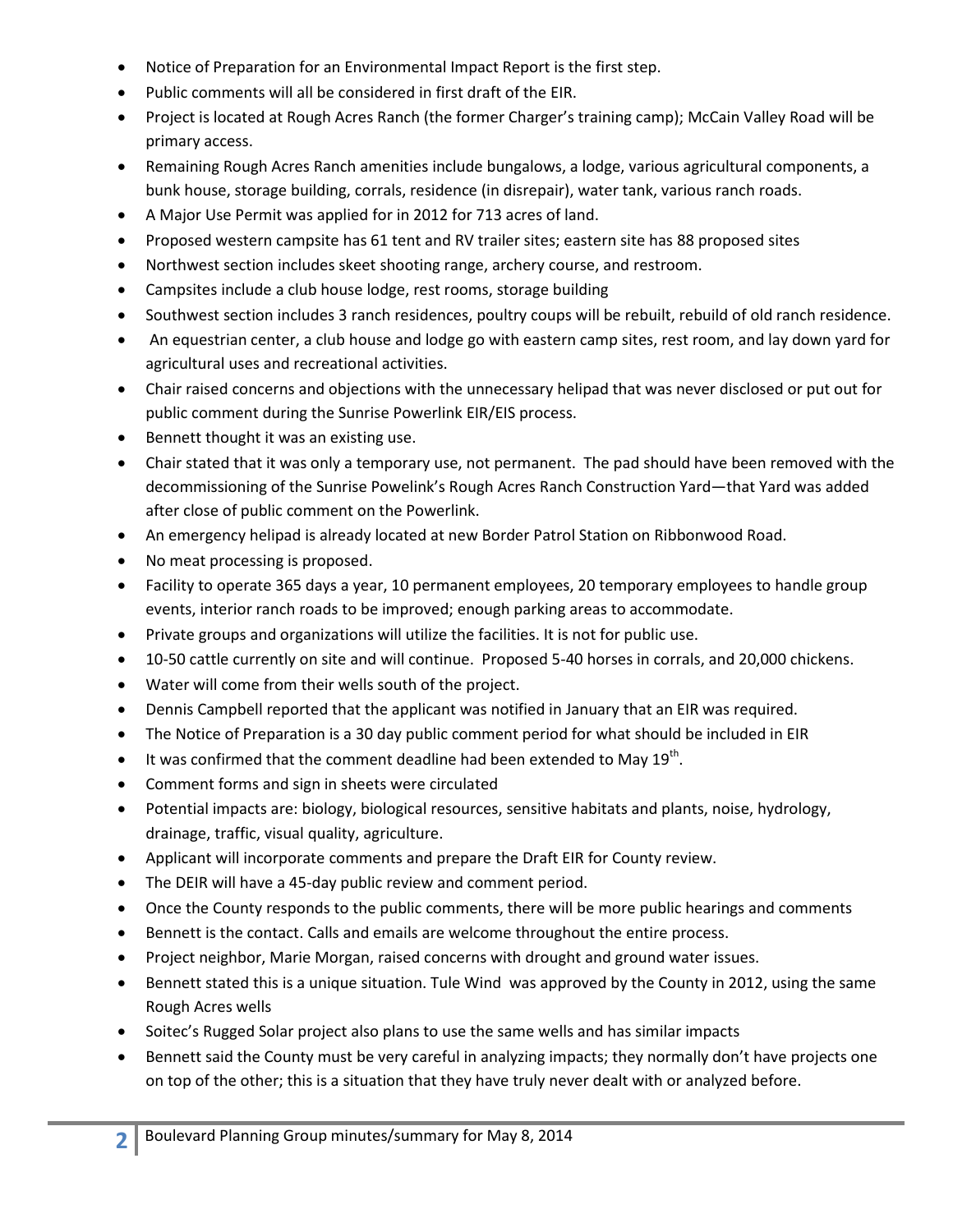- The project must be carefully conditioned and water use allocated; need to ensure that there are caps placed on how much water can be produced; water level thresholds are needed to protect the off-site wells and ground water dependent habitat.
- County will also be looking at monitoring for all three projects, not just Rough Acres Ranch.
- Charlene Ayers asked if MUPs with water caps are monitored
- Bennett responded there are none in Boulevard yet, and only about 15 in the entire County.
- Applicant is required to have professional geologist sign and stamp reports.
- Sam McKernan reminded Bennett of major water concerns and violations from all of the recent projects.
- Linda Shannon voiced concerns about her well going dry, as her property abuts the proposed project.
- Bennett responded that the meeting's purpose was to gather these concerns and to have them addressed.
- The County wants to initiate well monitoring before the project gets started.
- A professional geologist would report the water usage to the County.
- Discussion of Board member Paula Byrd residing within 1 mile of the proposed project. It was determined she did not need to recuse herself due to distance from the site.
- Byrd voiced concern that regardless of well monitoring, once the water is gone, it's gone. She asked what the recourse would be, or what specifically the County would do replace water when it is gone. She has already been through loss of well water at previous home in Muth Valley linked to the Barona Casino.
- Bennett's said there are guidelines to determine significance for groundwater investigations to process potential well interference for off-site neighboring properties.
- For projects that are in fractured rock aquifers, 20 or more feet of drawdown would be significant. 5 feet drawdown for an alluvial aquifer would be significant—that would be the stopping point for pumping.
- Board member Jeff McKernan asked about establishing a baseline for neighboring wells.
- Bennett said that the baseline line will be at the start of the first project (of 3), prior to start of pumping.
- McKernan asked how long the baseline monitoring would take.
- Jim said they have some historical data, but the sooner the monitoring starts, the better.
- The County will be discussing well monitoring with the Rough Acres folks.
- Rugged Solar monitoring will be within ½ mile of project.
- Rugged is offering better equipment. A device installed in the well "pings" water levels every 15 minutes.
- The County's version is a manual monitoring program for groundwater levels, which only gets measured when they make a physical visit, which could be months apart.
- The applicant (Rugged, or a consultant or firm they would hire) will gather the data and submit it to the County for their review. During the construction phase, the monitoring reporting to the County will be weekly or bi-weekly.
- No cost to the residents.
- Cherry Diefenbach asked about water sales from the Pine Valley Mutual Water and questioned the legality of selling water to another mutual water company; 16 acre feet or 5.2 million gallon contract.
- **Bennett explained there are 3 projects on Rough Acres Ranch: Tule Wind, Rugged Solar, and Rough Acres.**
- Pine Valley will sell water to Rugged with Jacumba and Padre Dam as back up.
- Ayers asked if Rough Acres was operating under a domestic water system permit or if they are a mutual water company?
- Bennett said they are still reviewing that issue internally and Dept of Environmental Health is involved.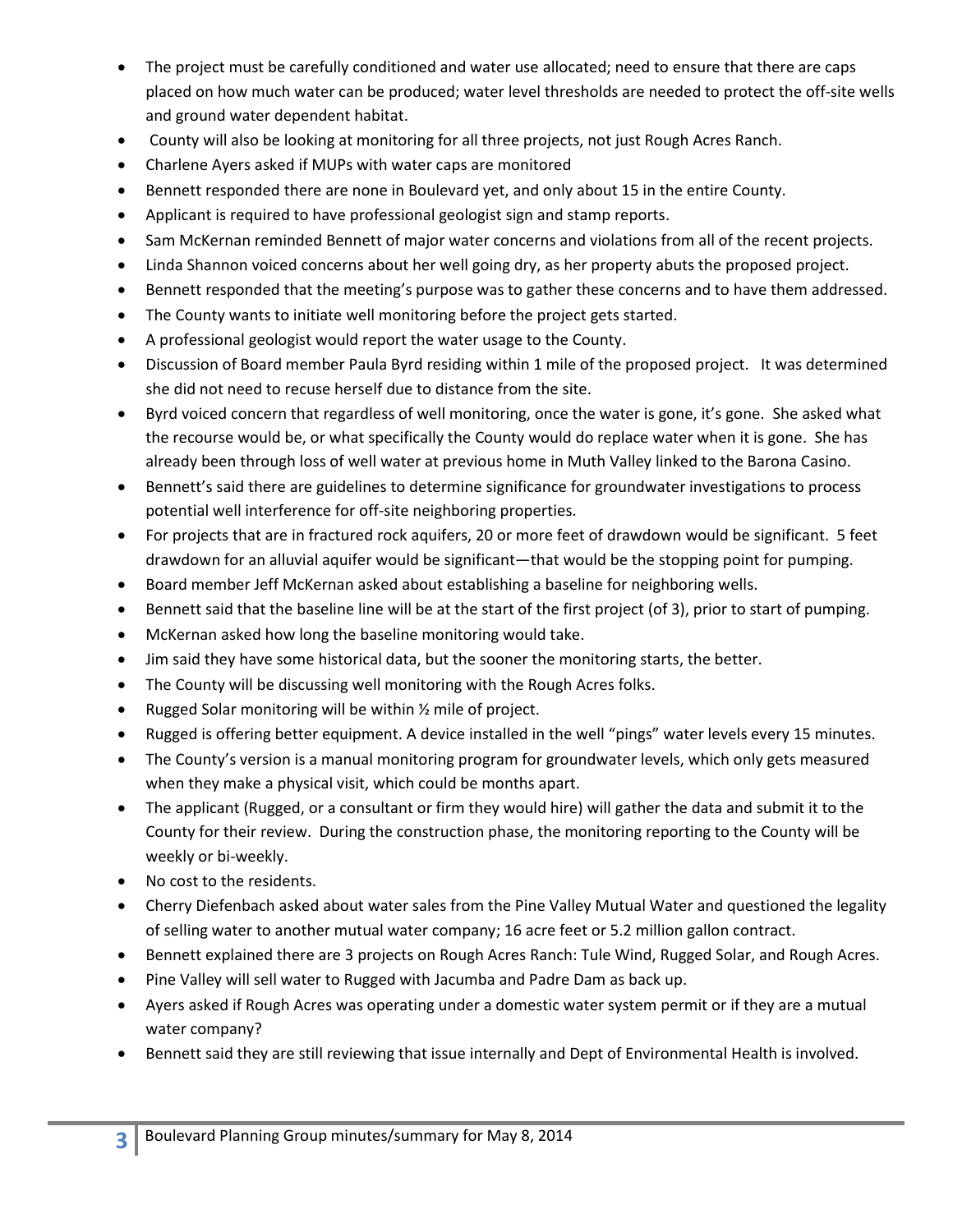- Chair reported that staff had initially said they were not recognizing Rough Acres Water Company as a water agency under the Ground Water Ordinance when she had commented that the Ordinance requires that the agency would have had to pre-exist the project, which is not the case here.
- Chair noted that the Hamann Companies have well over 100 companies with the same address at 1000 Pioneer Way in El Cajon and that raises a lot of red flags. In her opinion, you don't have that many companies unless you are playing some sort of shell game.
- Bob Maupin asked if there will be a drug/alcohol treatment facility, sex offenders, in the wellness center.
- The applicant's consultant said no sex offenders. The EIR will have a better understanding.
- Maupin asked about the 20,000 chickens, noise and odor
- Consultant said there will be a vector management plan for the chicken coop. 3 different buildings
- Someone asked what insurance company would underwrite the liability of all this (shooting range, equestrian, chickens, etc). The consultant responded she's sure they have a policy. It is a private facility, not public.
- Maupin warned of mixing city people with cattle.
- Education of the visitors will be a top priority to avoid someone getting hurt.
- Another community member brought up mixing a gun range (loud shooting) with an equestrian center (horses). Also, the 2012 Shockey Fire in Tierra Del Sol was started by gunfire.
- Chair asked if the cattle will be free range, based on statements made. Raised concerns with too many roads and the fact that secondary access cannot be gated since it is an emergency secondary access road.
- How will cattle, horses, gun range, chickens, and people be kept separated?
- The concept plans are understood, but often reality doesn't meet the plan concepts.
- Who and how will the type of ammunition brought and used on-site and off-site be controlled?
- The consultants tried to assure that everything would be addressed.
- The Chair very frankly informed them that, sadly, we don't trust the applicant based on experience, past behaviors, and deceptions.
- BBQ's and campfires are also a concern since we are in a designated wildfire corridor.
- The Fire Protection Plan will be followed.
- The Chair noted that predicted climate change is not addressed in the County's Ground Water Determination of Significance in the Ground Water Ordinance.
- Bennett confirmed and said there are no current plans for revision prior to these projects going through.
- Chair said reduced rainfall and recharge will not be adequately addressed in the EIR if those documents are not updated. Bennett said that was an excellent point to be made.
- Full Service hookups are only on the Eastern campground and along the main roadway. 30-35 full hookups.
- Septic is adjacent to the restrooms on the Eastern campground.
- Hours of operation for the gun range are 7am to sunset.
- Neighbor Linda Shannon asked if the drug rehab was state funded or privately funded.
- Jim Whalen said that he didn't think it would be state funded, as it was church related. Public funds in the form of grants may be involved.
- Chair confirmed that there is a discrepancy in that Set Free's address shows up at Rough Acres, and trucks with Set Free signs were there, too. Set Free does have an affiliation, but it has been denied.
- Donna Beddow responded to concerns about abundant cultural resources, by confirming that archeological / biological / environmentally sensitive areas do exist on the site and notice has been sent to local tribes, so they can be involved. Concern was raised about what to do with artifacts.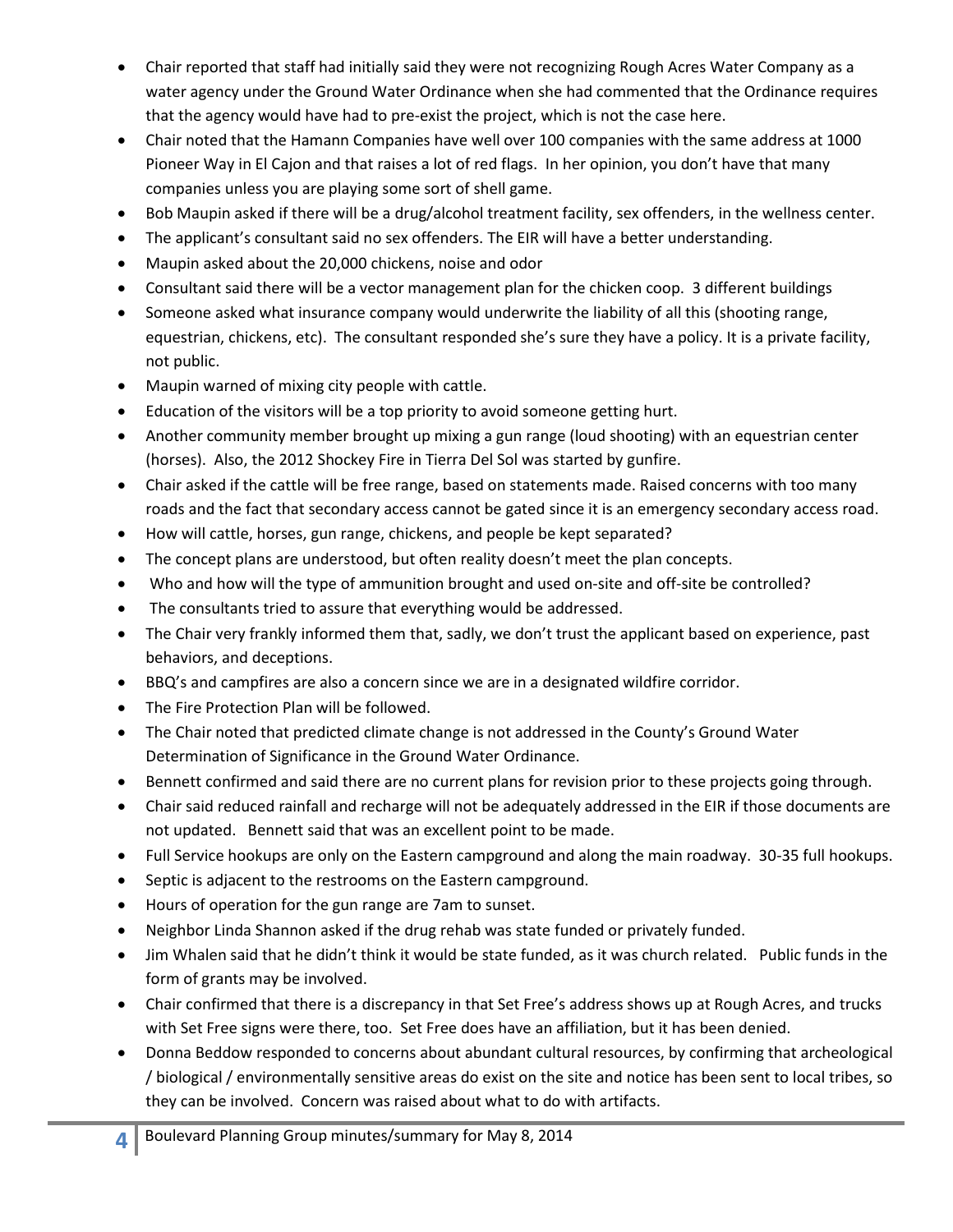- The Chair reported that owners of McCallister Ranch, to the north, report having a lot of archeological resources on their land, dropping water tables and dying oaks.
- Diefenbach raised concern that biological surveys are properly conducted, during or not during mating season, hibernating season, etc. to get false readings. Accurate representation of the critters is needed.
- Marie Morgan reported 5 sightings of mountain lions in the Ribbonwood area during the Sunrise Powerlink construction disruption, 10 feet from a neighbor's house. Lions have been found dead on the freeway and there have been other sightings by residents – reported to Fish & Game. They had never been seen that close before. How will displaced wildlife be addressed?
- Incompatible land use issues were raised by Board Member McKernan; Rugged Solar, wind turbines, and all related infrastructure
- Chair reported that APN 611-070-03-00 was delinguent in the amount of \$8,358.00 in taxes. Can the County process an EIR when the property is delinquent on their taxes?
- Clarification is needed: Code 75 is used on the Assessor's document. That is a "Commercial" designation. Current commercial use of Rough Acres Ranch is referenced, but there is no commercial zoning outside of our village center area here and no such permits have ever been processed to group's knowledge.
- The Hamann's came to town around 2004 or so and they were worked with the Fadam Trust to remove the Designated Ag Preserve. There was never any commercial designation.
- One document says 563.3 acres plus 160 acres, which totals 723.3 acres, but the project is described as 713 acres.
- Applicant said the Assessor's info could be wrong, as they are not surveyed.
- Rural Lands 80 designation applies to both of the parcels. The Chair divided 723 acres by 80, which came to 9.03 homes, but if you have 713 acres the result is 8.9 dwellings on that acreage.
- Approximately 9 houses seems to be a much more practical, sustainable, neighbor-friendly, less exploitive use than having the proposed project with maximum occupancy of 2600, 44 apartments, bunk houses, and 10-20 full time employees or more.
- The Chair commented that the current project, of the 3 projects proposed on Rough Acres Ranch, is the least obnoxious overall.
- Maupin brought up the noise from the amphitheatre and that the sound will travel for miles because Boulevard has low ambient noise levels. Traffic and noise coming and going to concert events, drivers under the influence of drugs or alcohol, is a concern, especially due to our narrow and substandard roads.
- The EIR will address the worst case scenarios, according to the applicant's representative.
- Board Member Noland brought up that there would be motor home generator noise on the western campground, as well as the odor of the poultry coop.
- Someone joked that we will get clothespins with "Soitec" written on them for our noses.
- Someone questioned, why the chickens? It was surmised to be an excuse to retain the "ag" designation that allows the proposed "campground" use with a MUP.
- The applicant's representative said part of the reason was to retain the rural nature of our community and agriculture is an attraction for people from the city because they've never seen a chicken before. Someone joked; one or two chickens might do instead of 20,000.
- The Chair asked Whalen what was the max number of chickens that have been there, ever.
- Whalen didn't know.
- Adjacent neighbor Linda Shannon said she does not hear chickens, but she can hear cows and men working.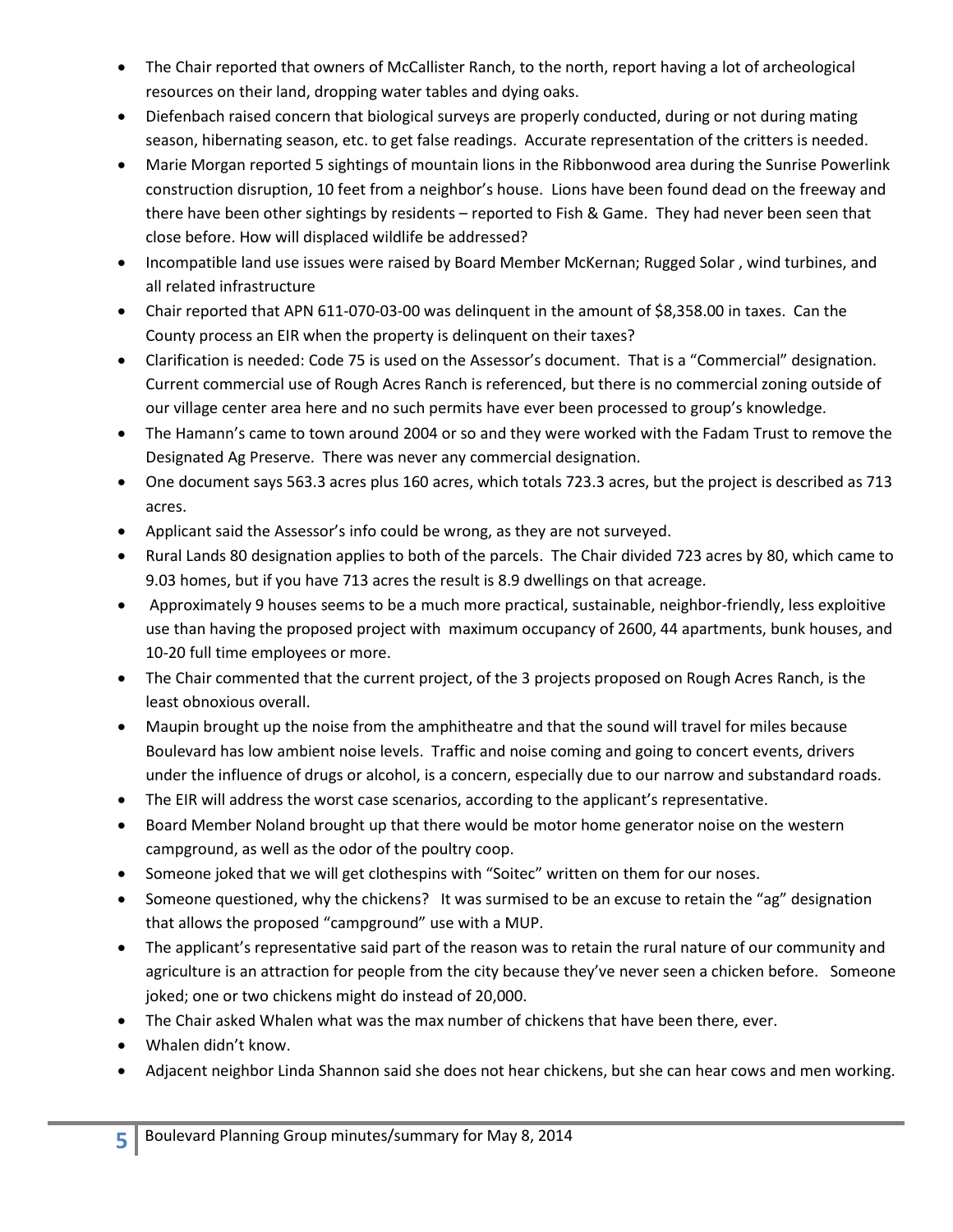- The Chair brought up need for clarification of the Rough Acres Ranch Domestic Water Permit, which says it's for non-transient use, but this is a transient-use facility. And the fact that all of Rough Acres Water infrastructure has already been transferred to the Rough Acres Water Company. Lots of questions.
- Rough Acres Ranch Road should be included as a connected action / direct effect because this project is reliant on it. The new secondary access route is needed because the McCain Valley Road is a dead end road, technically.
- Chair reported that Ken Brazell had responded on some the questions about Rough Acres Ranch Road, but he does not have all the answers.
- The second to last page, the grading permit: There will be 6300 yard cut/fill; however the source of the concrete, asphalt, or rip rap or other construction materials, or the distance they're going to travel is all unknown; the number of workers involved, what type of equipment, what type of emissions will be generated from the equipment is also unknown; need to provide site distance certification letter.
- Chair stated that Rough Acres Ranch Road is being relied upon by Tule Wind because they cannot get their large turbine components under the I-8 overpass at McCain Valley Road. Tule Wind must access their project via Ribbonwood Road, yet Tule Wind's Major Use Permit only requires road improvements for McCain Valley Road, and none for Ribbonwood Road.
- Chair asked about the turning radius for those large 150 foot long turbine blades and the special trailers needed to make a right at the Shannon's gateway onto the new Rough Acres Ranch Road.
- County staff stated that at that the current "T" intersection does not have the turning radius to handle those ….. The plan is to widen the road.
- It was noted that there is no EIR for Rough Acres Ranch Road itself, so it should be included in this EIR.
- Originally there was a second MUP for rock crushing at Rough Acres Ranch that has now been rolled over into the Soitec's Rugged Solar EIR along with a cement batch plant.
- If the materials are coming from that facility for the new road, then it represents cumulative effects, direct or indirect. They should all be addressed in this EIR document.
- Kevin Keane noted that corporate events tend to need internet connections, yet there is no mention of communication towers.
- The applicant's representative responded that folks will be coming there to get away from their technology, not use it.
- The Chair reported that all the solar/ wind projects have their own wireless communications facilities which create cumulative impacts.
- The applicant's representatives assured everyone that the main entrance is McCain Valley Road
- Ribbonwood Road resident Wayne Skains noted that if there is a shorter, quicker route, which is Ribbonwood Road, a rural residential road, it will end up being the preferred route.
- Parts of McCain Valley Road are being paved now, but DPW has not shared with the Planning Board what is going on. They seldom do.
- Part of the Rough Acres Ranch Road is going to be allowed to be "DG", decomposed granite, by the Fire Protection District. Pavement along the east/west portion, then as it turns northerly, it will be DG.
- The Chair commented that once it's built, human nature will dictate which entrance gets used. She gave examples of unauthorized access, shooting, OHV use, etc. on her own private posted roads.
- Comments were made that Par Electric and SDG&E projects tore up roads and most are still in bad shape.
- Chair reminded that DPW recently attended our meeting and lamented that they have a real problem getting these companies to agree to do road work.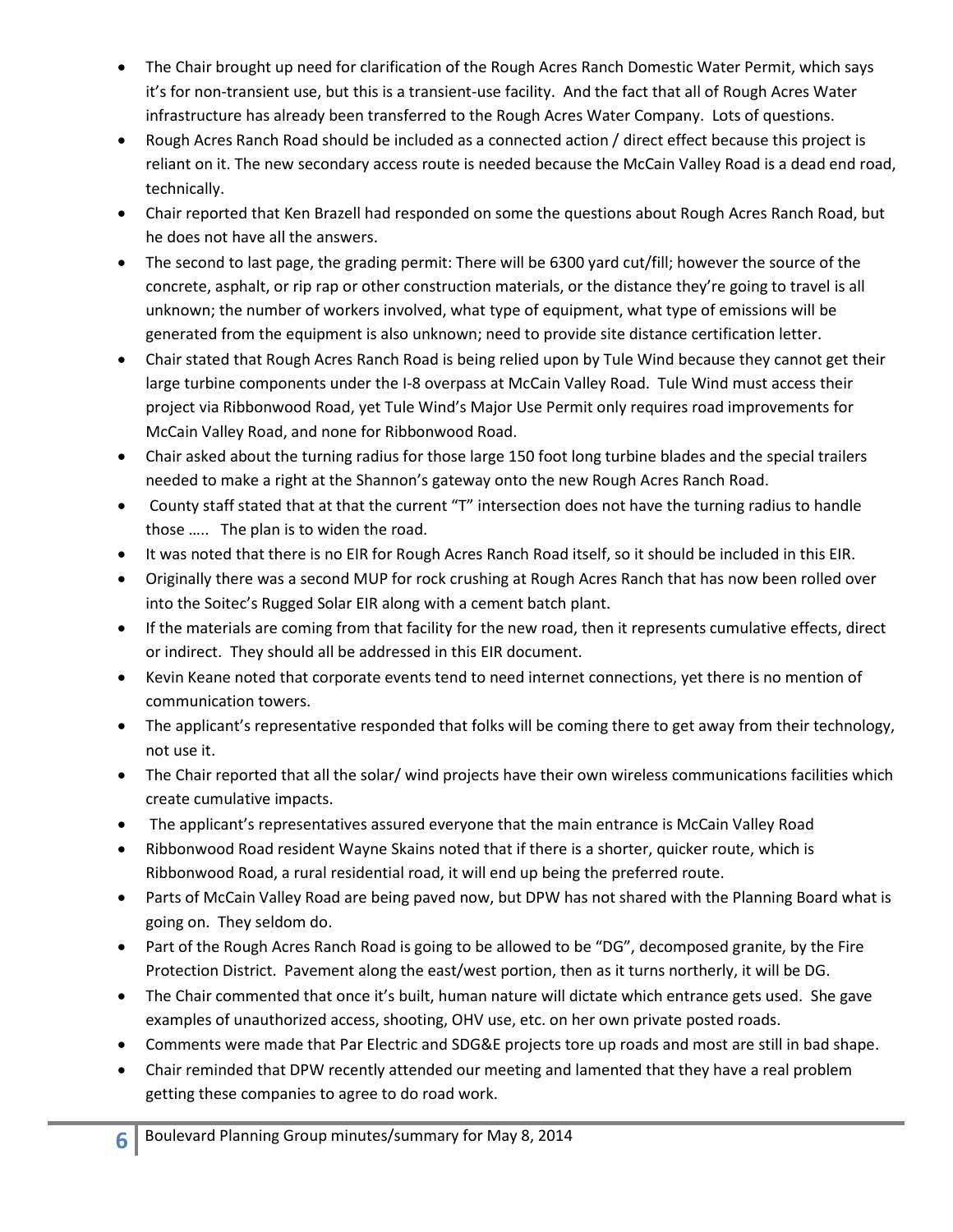- Comments were made regarding the bad affects the residents experience during construction: out of state workers driving dangerously, wrecking the roads, fake work trucks smuggling drugs; when everyone leaves no one fixes things and locals get left with the damages.
- Chair reported 27 pages of cumulative impact projects are in the hard copy of the EIR that she received; however they are not posted on the website.
- They include a lot of projects that have nothing to do with Boulevard or the adjacent areas, as well as outdated projects. The list really needs to be cleaned up.
- The Chair highlighted the ones that are in the Boulevard area; those that aren't in Boulevard should not be included because it skews the impacts.
- The list should not be for Mountain Empire Sub Region, it should be for the Boulevard Planning Area because that's the area of the most concentrated and disproportionate impact.
- McCain Valley Road is the only access to the recreation areas (McCain Valley Recreation Area and the Wilderness Areas, AC EC's, campgrounds) none have been identified for this project yet; they need to be identified and disclosed because people come to Boulevard to enjoy McCain Valley; now they will have to dodge all of this infrastructure and traffic to get out to what *has* been a wild lands recreation area.
- Chair never saw a change to the McCain Valley Resource Conservation Area, Wildlife Management Area. They haven't changed the wilderness zonings. McCain Valley Road is the sole access to those areas.
- 100-year flood plain and the Wildlife Corridor. Wildlife does travel through the Tule Creek floodplain and it's being chopped up as we speak and access denied.
- Boulevard Trails and Pathways Map. Ribbonwood Road in one of our pathways. It's a draft map, but it should be recognized and addressed.
- Chris Noland (geologist by trade) stated that since climate change will probably not be addressed in the Ground Water Ordinance, the ground water age should be tested using isotopes. We want to know if the water coming out is from one of the wet years. It's a pretty big watershed.
- Bennett said the County has never done that. 93, 95, 98, 05, 09, 10 have shown recharge from monitoring during El Nino years, including data from the Tisdale ranch.
- Chair noted that when Campo Reservation pumped water for bulk water sales, the recovery rate was reduced in tribal wells and Tisdale wells.
- The Border Patrol station and the casinos may have contributed to the slower recharge rates being experienced by residents already.
- Chair reported that water tanker trucks were parked behind barns at Rough Acres Ranch but they are gone now. There were concerns they were filling them up at night from Ranch wells and then delivering to projects. But we can't prove that.
- Sam McKernan joked that we would water board Jim Whalen for more answers, but we don't have enough water.
- Water age testing was done in Borrego. The water was many hundreds of years old, some over 1000 years.
- The Chair brought up that the helipad should not be allowed to remain at Rough Acres since it was never permanently permitted.
- Low flying non-military helicopters that have recently been spotted in the Rough Acres Ranch area quite often by residents.
- Concerns remain over increased fire risk due to introduction of more people, equipment, and activities into a Wildfire Corridor.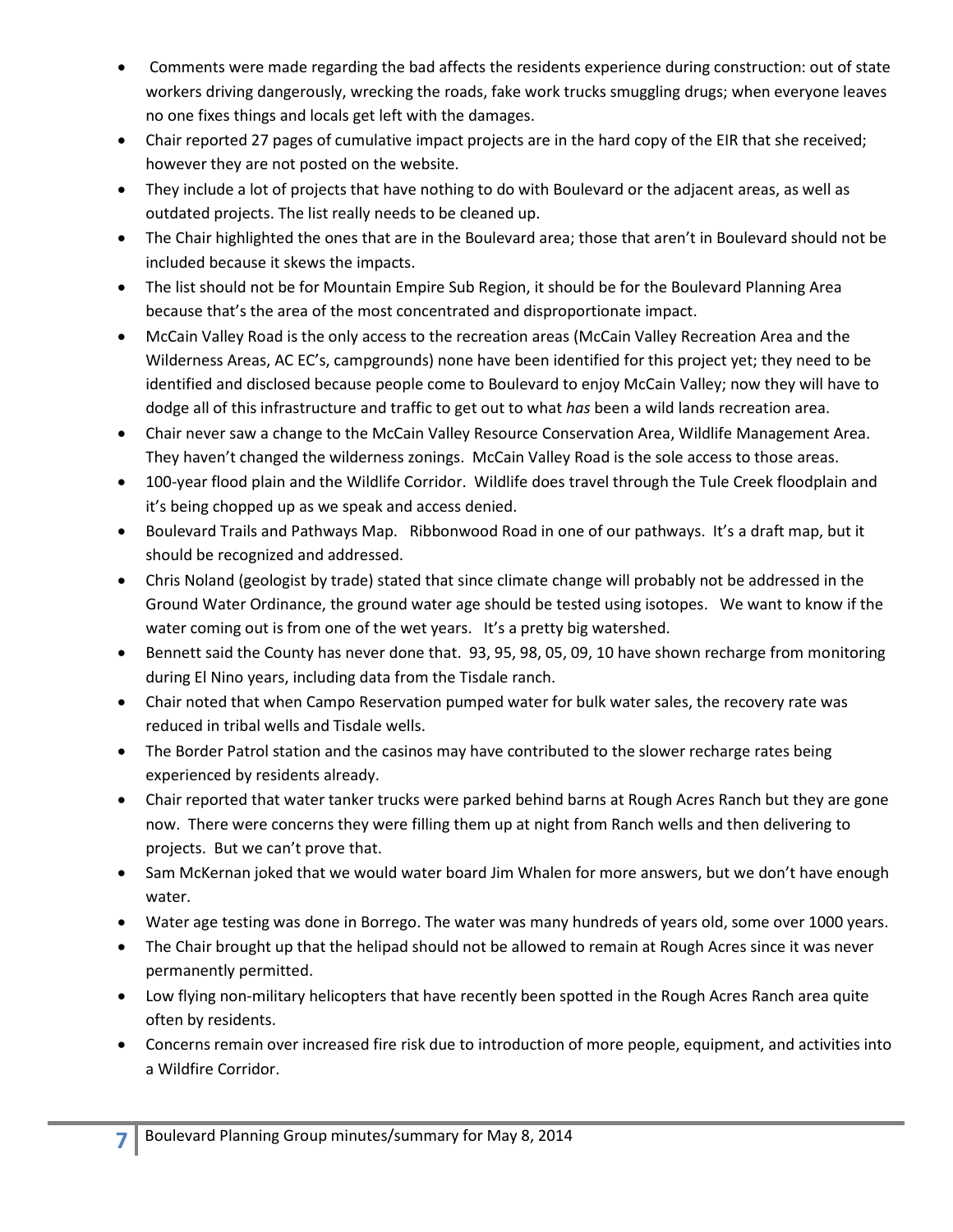- The developers need to pay their fair share for fire protection, since they are increasing our danger exponentially. Right now, the County has no agreement for full time Fire Fighters. It's all temporary and stipends. We have a brand new station going in, but we do not have full time paid staff to man it. Our station was dark 135 days last year, with all the construction going on!
- The developers are putting a burden on the locals who are underserved.
- We don't need more equipment. We need paid people to staff the engines.
- Concerns were raised about combining White Star with Boulevard Fire at one station.
- Combining the two entities will actually result in a loss of a fire engine resulting in more fire ignition sources, less equipment, and less service.
- Before Whalen left, the Chair wanted to let everyone knows that Soitec finally disclosed that they were dropped from the Imperial Solar Energy Center West project. They lost a 150MW CPV project that they had used to leverage the \$25 million DOE loan for their \$150 million manufacturing facility in Rancho Bernardo.

### **2. COUNTY REQUEST FOR SUPPORT LETTER FOR THE CALIFORNIA ACTIVE TRANSPORTATION PROGRAM (ATP):**

# *ACTION: M/S: NOLAND/GOODNIGHT: Authorize the Chair to submit draft support letter to the County for the California Active Transportation Program (ATP) grant. Passed 7-0-0*

Summary of discussion:

- Development Services, Dept of Public Works, and Parks &Recreation are requesting Planning Group support for Grant Applications for the California Active Transportation Program. It would update, integrate the existing County plans and efforts, the Trails Master Plan, Bicycle Transportation Plan, Element, Pedestrian Area Plan, for Alpine, Borrego, Fallbrook, Lakeside Town Center, Spring Valley. Safe routes to schools, School Safety Zone review, new pedestrian gap analysis, existing additions for sidewalks and pathway networks, health impact analysis or creation for a health in all Policy assessment is also a potential for consideration plan?, thus functionally threading many departments' efforts and align with other County initiatives including the 2014 Strategic Initiative Live World? San Diego.
- Comment deadline is May 14, 2014.
- The County provided a template.
- The Trails Master Plan has been sitting since 2009. This would hopefully bring it back to life.
- A community member offered that this is a Diane Jacob program designed with healthy living in mind.

# **3. REQUEST TO MOVE JUNE MEETING TO 2ND THURSDAY, JUNE 12:**

*ACTION: M/S: MAUPIN/BYRD: Motion to move meeting from the 1st Thursday in June to the 2nd Thursday in June. Passed: 7-0-0.*

**G. GROUP BUSINESS:** Announcements; correspondence; discussion items; project updates

### **1. Fire Safe Council Report:**

- Tammy Daubach gave the report.
- Next meeting is on May  $31<sup>st</sup>$  at 5:30pm at the Campo Fire Station #46.
- Seniors and disabled citizens can contact the Fire Safe Council for assistance is maintaining 100' clearance around habitable structures.
- The Community Wildlife Protection Plan was stalled again because BLM wanted more of a "say".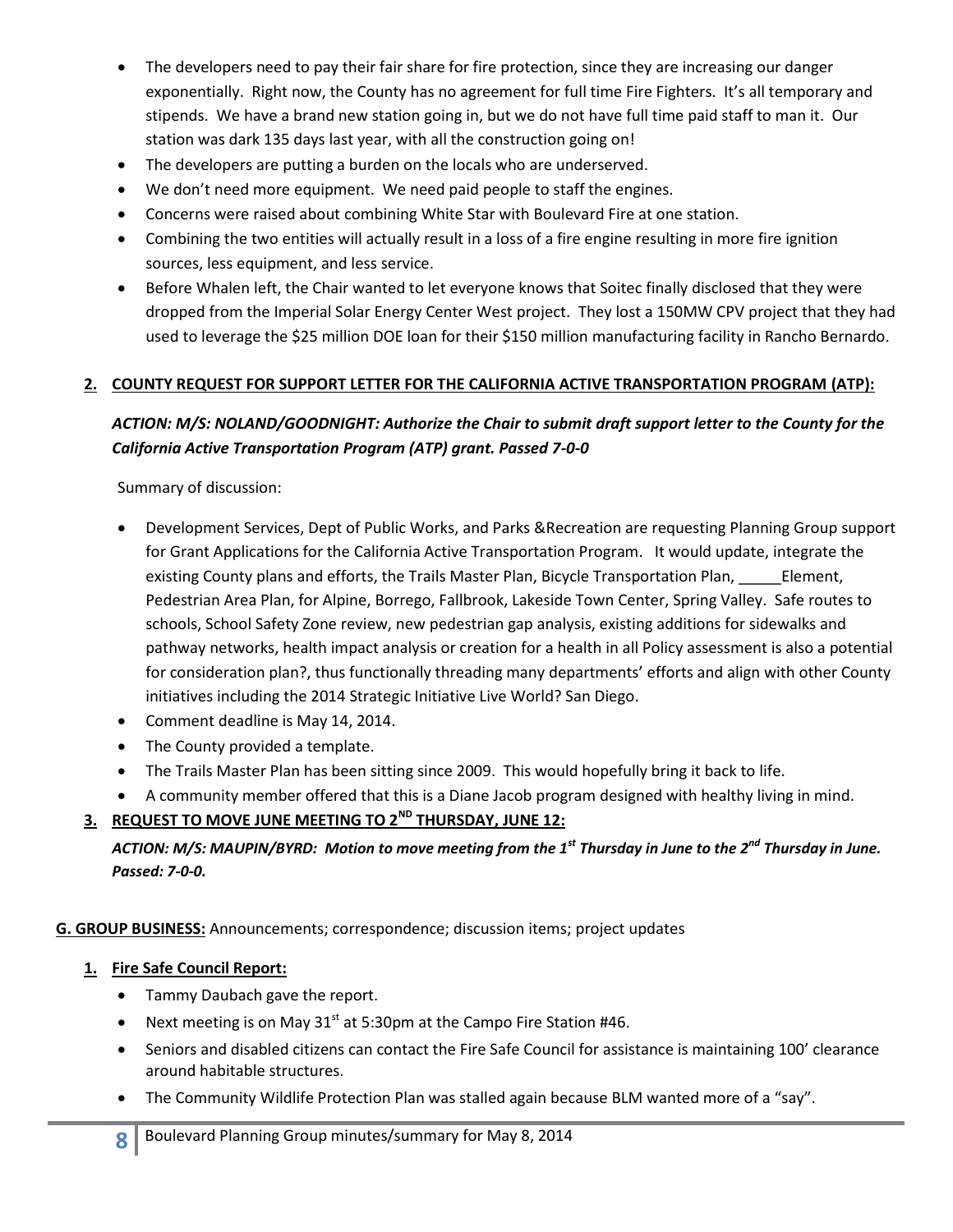- Since then, BLM's Clay Howe has added his information.
- They did put back in the report the 135 dark days that Boulevard did experience in 2013 (during major construction projects). They wrote an addendum because Cal Fire Chief Francois verified it.
- Bob Maupin was accepted into the Community Sheriff's Program.
- The NOAA and Fire Service have marked our area as an area that is drought stricken and will intensify.
- Boulevard's Border Patrol station hasn't set up a weather station yet, but they do have a station at the I8 checkpoint and the winds recently clocked 84mph.
- **There is a toll free number to call for low-flying aircraft complaints: 1-866-247-2878.** Two Ultra-Lights have recently come through between here and Campo. Tierra Del Sol area has a big increase in drug traffic the last two months.
- Due to AB109, the program that releases inmates early, there have been 7 apprehensions for probation violations on the I-8 checkpoint already.
- McCain Valley has two 2-strike felons (violent felony) residing there. They will be close to the proposed Wellness Center at Rough Acres Ranch.
- Yearly Fire Fees are still in effect.
- Boulevard Fire Department construction has broken ground.
- Monday, May 13<sup>th</sup> the Fire Safe Council and sponsor groups will be meeting with Diane Jacob about backcountry fire services.

### **2. Revitalization Report:**

- Tammy Daubach gave the report.
- The Neighborhood Challenge Grant (for message boards) got disqualified after Phase 2.
- Jacumba Library was very receptive to have a board, but the Post Offices were not.
- They are now looking for support elsewhere.
- The Residential Leadership Academy is working on picking a project joint use agreements with schools, trash and recycling options, business center.
- Graduation is next Thursday.
- Sign up online for the Jacumba Walkers Group.
- Flyers are available for the Senior Disabled Transportation Service. SANDAG wants out, so they outsourced it to Mountain Empire Health. Free transportation to doctor's appointments, grocery shopping, etc. Nobody is taking advantage of it and if we don't use it, we will lose it.
- $\bullet$  Mountain Empire's Collaborative Country Fair is June  $7<sup>th</sup>$  at the Campo Community Center.
- Enrollment for Mountain Empire School District is 1500. 85% are on reduced lunches.
- $\bullet$  Jacumba Centennial is on May 24<sup>th</sup> from 10-6:00.
- May 22<sup>nd</sup> will be a Drug/Alcohol program at the Jacumba Middle School starting at 5:30. Dinner provided.
- May 28<sup>th</sup> is the Start Smart program for teen drivers and parents at Mountain Empire High School at 5:30. Dinner provided.
- May 29<sup>th</sup> is the Backcountry Revitalization Meeting with Diane Jacob and Mountain Empire Community Center. Dinner not provided.
- The Chair thanked Ms. Daubach for doing such a good job on keeping us informed.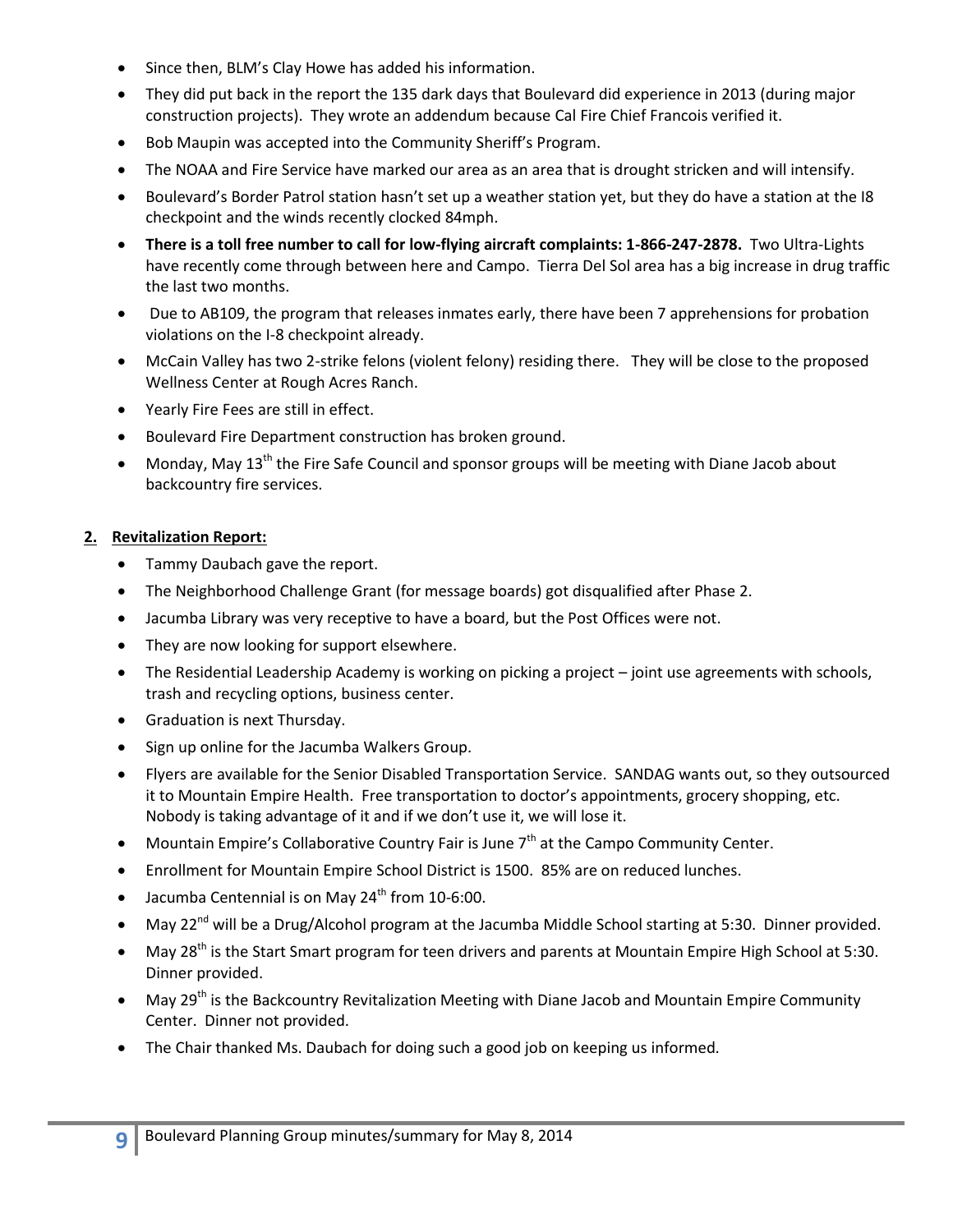### **3. SOITEC SOLAR:**

- Chair read from Soitec's own press release disclosing loss of CSolar IV West project:
	- o *Soitec: update on Tenaska's solar project: Bernin, France and San Diego, CA, April 15, 2014 — Soitec (Euronext Paris), a world-leading supplier of advanced solutions for the electronics and energy industries, today announced that CSOLAR IV West, LLC (CSOLAR), recently notified San Diego Gas & Electric (SDG&E) that it has decided not to use Soitec Solar's concentrated photovoltaic (CPV) technology for its power purchase agreement (PPA) to produce 150 megawatts (MW) of clean energy for its CSOLAR IV West solar plant (see March 10, 2011 Soitec press release). Instead CSOLAR, a wholly owned subsidiary of Tenaska Solar Ventures, LLC ("Tenaska"), has decided to use traditional photovoltaic (PV) technology to carry out the project. Soitec Solar is not a party to the PPA between SDG&E and Tenaska. Tenaska's decision was made public at the April 10, 2014 California Public Utilities Commission (CPUC) meeting. See link to the April 10, 2014 CPUC meeting video transcript: <http://www.californiaadmin.com/cpuc.shtml>(CPUC Commission Voting Meeting - April 10, 2014 video segment between 01:55:40 and 02:02:47) Soitec Solar is disappointed with Tenaska's decision, which does not materially jeopardize the prospects for its North American manufacturing facility in California from which it supplies a worldwide demand for its CPV technology nor impacts Soitec PPAs with SDG&E and previously approved by the CPUC (see April 12, 2011 and May. 18, 2011 Soitec press releases) and currently under development."*
- Chair reported she could not locate the video link information referenced in the press release.
- Soitec got a \$25 million grant for their "Soitec Solar Manufacturing Facility" based on the above referenced contract that is now cancelled.
- Soitec also recently signed a new agreement with a new tracking frame that is only 15' tall, not 30' tall.
- An audience member shared how loud solar inverters are as she experienced them up close at Point Loma Nazarene College.
- The Chair shared that she attended a meeting (conditioned on not revealing the attendees or the agencies they worked for) and was provided a lot of information on the wildlife impact by these projects. The lake effect and bird impacts, in particular. Solar power towers are incinerating birds as they fly through.
- The power towers are acting as a magnet for monarch butterflies, dragonflies, and migrating beetles. That is attracting the birds that prey on those things, then that is attracting the predators that eat the birds, and so on.
- Nighthawks are laying eggs on the solar PV frames or ground then sometimes the birds will fly into them, they are stunned; if it happens during the day they get cooked in the heat.
- There is a new USFWS forensic report available that is very disturbing. One witness saw a peregrine falcon fly through the area and catch on fire.
- The damage to wildlife is not being disclosed and these projects are not clean and green.
- Site workers are reporting retribution if they find things and report them. Blacklisting is an issue.
- Retired Cal Fire Battalion Chief Mark Ostrander said that American Scientific just said that industrial solar industry is the biggest user of natural resources.
- Lorie Ostrander shared that she and Mark, showed a "green" non-profit around the area (from Desert View Tower to McCain Valley) and explained to them the negative consequences of this proposed "green" energy in our area. The views are ruined and the animals are gone. Lorie said that they seem to understand. Water is the main concern.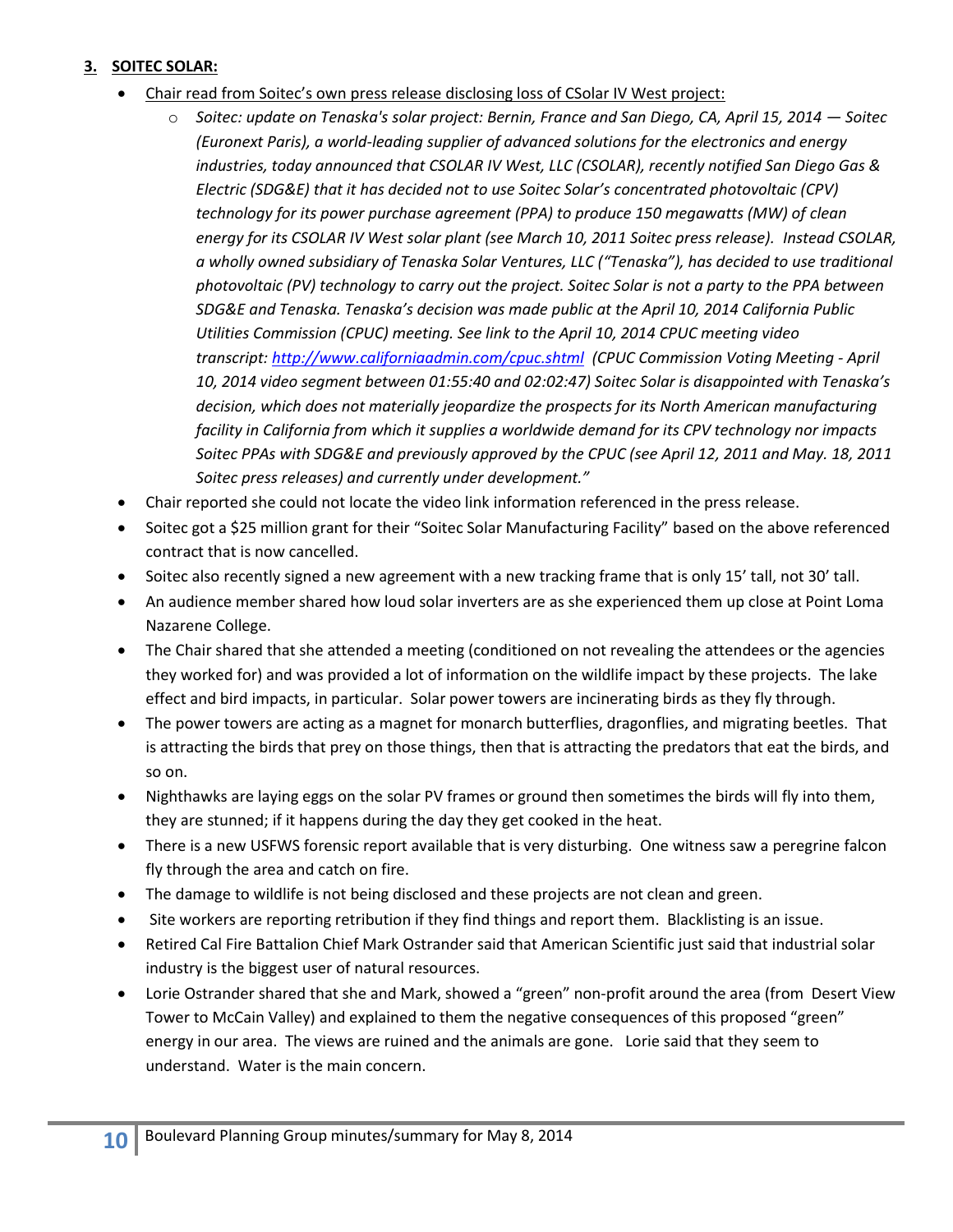- Mark Ostrander said he thinks their well is dropping because they had 2 trees die (at a higher elevation) and their water is now gritty.
- Board member Noland explained that the gritty water is caused by the water table dropping, the water coming in is cascading down and bringing in the sediment with it.
- Chair reported complaints that some wells did go dry when the casino went in. Tribal leaders dispute that.
- Board member Byrd expressed frustration at our power, or lack thereof, to stop these projects.
- The Chair responded that pushback from this community has resulted in stopping 3 wind turbine projects, about a dozen solar projects, the master planned community in Jewel Valley and McCain Valley, a second prison, a landfill, and a hazardous waste incinerator.
- TAPE #2 SIDE B WAS BLANK ON THE ENTIRE SIDE. WRONG BUTTON MAY HAVE BEEN PUSHED.
- Here is where Tape 3, Side A picks up:
- The County well monitoring program is only measured quarterly, and is done manually.
- The problem with manual testing is when the measurement is taken; no one knows the last time the pump ran, affecting the measurement. In that case, they ask that the pump be turned off for 24 hours before the measurement.
- We continue to recommend that these projects be mandated to pay into the County for a permanent program with the transducers that ping by the minute. We need to establish ambient levels and historic levels. Tisdale's measurements have been referenced in the Dudek reports. Marking down the rainfall and keeping track of water levels. Big gap in data when the County slacked off and did not fund monitoring.
- Only the wells within ½ mile of the project site are being offered the free program from Soitec.
- This is a learning opportunity because not even all hydrologists are in agreement. SDSU's Dr. Huntley was skeptical until he came out and did tracer tests and how fast the water moves. He was amazed; seeing is believing. Valid information is vital.
- Paula Byrd explained that she lost her well on Muth Valley Road due to the Barona casino and golf course. There is no recourse and you are forced to re-drill, truck in water, or move.

# **4. ROUGH ACRES RANCH ROAD MAJOR GRADING PERMIT: PDS2011-2700-15622: APPLICANT GREGG HAMANN):**

- New private connector road proposed between Ribbonwood Road and McCain Valley Road to serve as access for Iberdrola's Tule Wind, proposed Rough Acres Campground & Conference Center, and Rugged Solar. County Project Manager: [Kenneth.Brazell@sdcounty.ca.gov;](mailto:Kenneth.Brazell@sdcounty.ca.gov) 858-694-2728 ph; 858-694-8928 fax.
- The Chair sent a letter to the County requesting information on this in May 2013. To date, the applicant has not provided the information to the County, so the County cannot fully respond to the request.
- Jim Bennett's workload is heavy since he is the project manager for this project as well as the County Geologist. The more info we give him to help, the better.

# **5. ECO SUBSTATION: A COMPLAINT HAS BEEN FILED WITH THE CUPUC AGAINST SDG&E'S WATER SUPPLY PLAN:**

 SDG&E filed a response. Their typical denial of all allegations and there is no need for local hearings, no need for commission hearing, this can all be handled with staff. But "staff" is the one that rubber stamped the water supply plan without really reviewing it in the first place.

# **6. TULE WIND PHASE II:**

 Two letters have been sent in to the Department of the Interior challenging their approval of the 20 turbines up on the Ewiiaapaayp tribal lands. The non-profits lost the Wind Energy Complaint in Superior